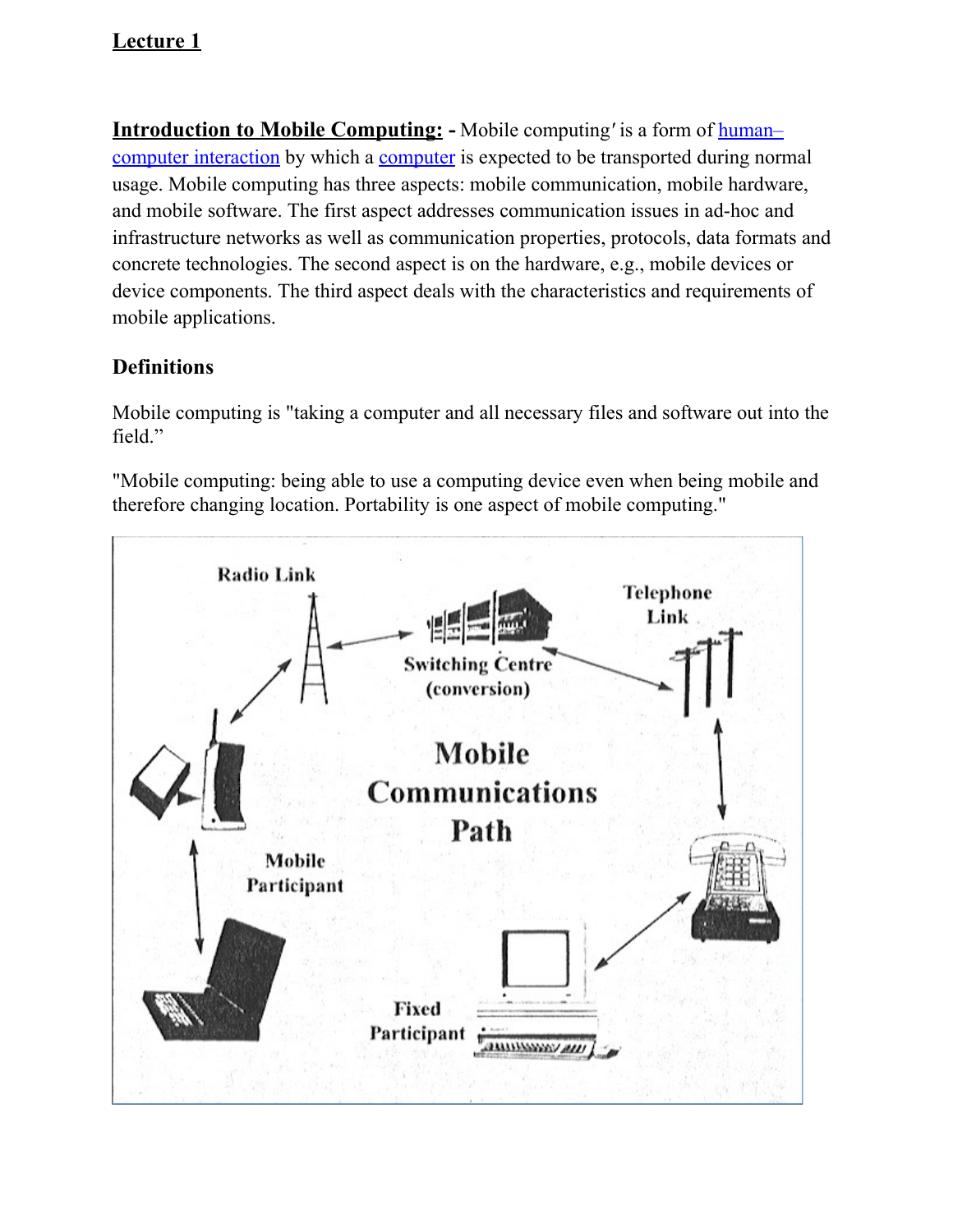### **Issues:**

- Wireless Issues
	- Mobile Computing
	- Wireless Architecture
	- Wireless Access Technologies
	- Wireless Applications
- Wireless Limitations
- Middleware for Mobile Computing

# **Limitations:**

Insufficient bandwidth Security standards Power consumption Transmission interferences Potential health hazards Human interface with device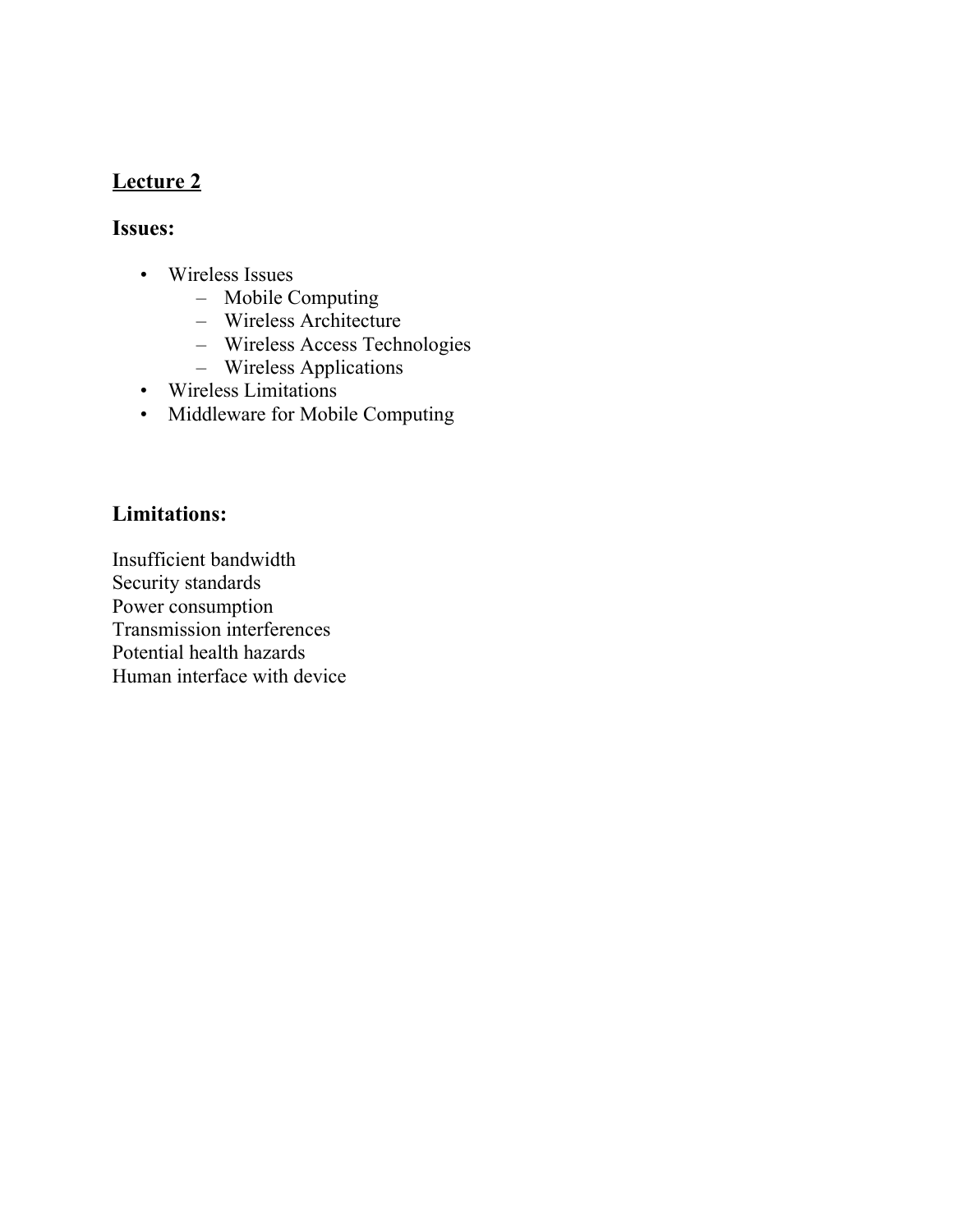# **Introduction to Cellular Communications**

# **1. Mobile Communications Principles**

Each mobile uses a separate, temporary radio channel to talk to the cell site. The cell site talks to many mobiles at once, using one channel per mobile. Channels use a pair of frequencies for communication one frequency (the forward link) for transmitting from the cell site and one frequency (the reverse link) for the cell site to receive calls from the users. Radio energy dissipates over distance, so mobiles must stay near the base station to maintain communications. The basic structure of mobile networks includes telephone systems and radio services. Where mobile radio service operates in a closed network and has no access to the telephone system, mobile telephone service allows interconnection to the telephone network.

### **2. Cellular System Architecture**

Increases in demand and the poor quality of existing service led mobile service providers to research ways to improve the quality of service and to support more users in their systems. Because the amount of frequency spectrum available for mobile cellular use was limited, efficient use of the required frequencies was needed for mobile cellular coverage. In modern cellular telephony, rural and urban regions are divided into areas according to specific provisioning guidelines. Deployment parameters, such as amount of cell-splitting and cell sizes, are determined by engineers experienced in cellular system architecture.

Provisioning for each region is planned according to an engineering plan that includes cells, clusters, frequency reuse, and handovers.

#### **Cells**

A cell is the basic geographic unit of a cellular system. The term cellular comes from the honeycomb shape of the areas into which a coverage region is divided. Cells are base stations transmitting over small geographic areas that are represented as hexagons. Each cell size varies depending on the landscape. Because of constraints imposed by natural terrain and man-made structures, the true shape of cells is not a perfect hexagon.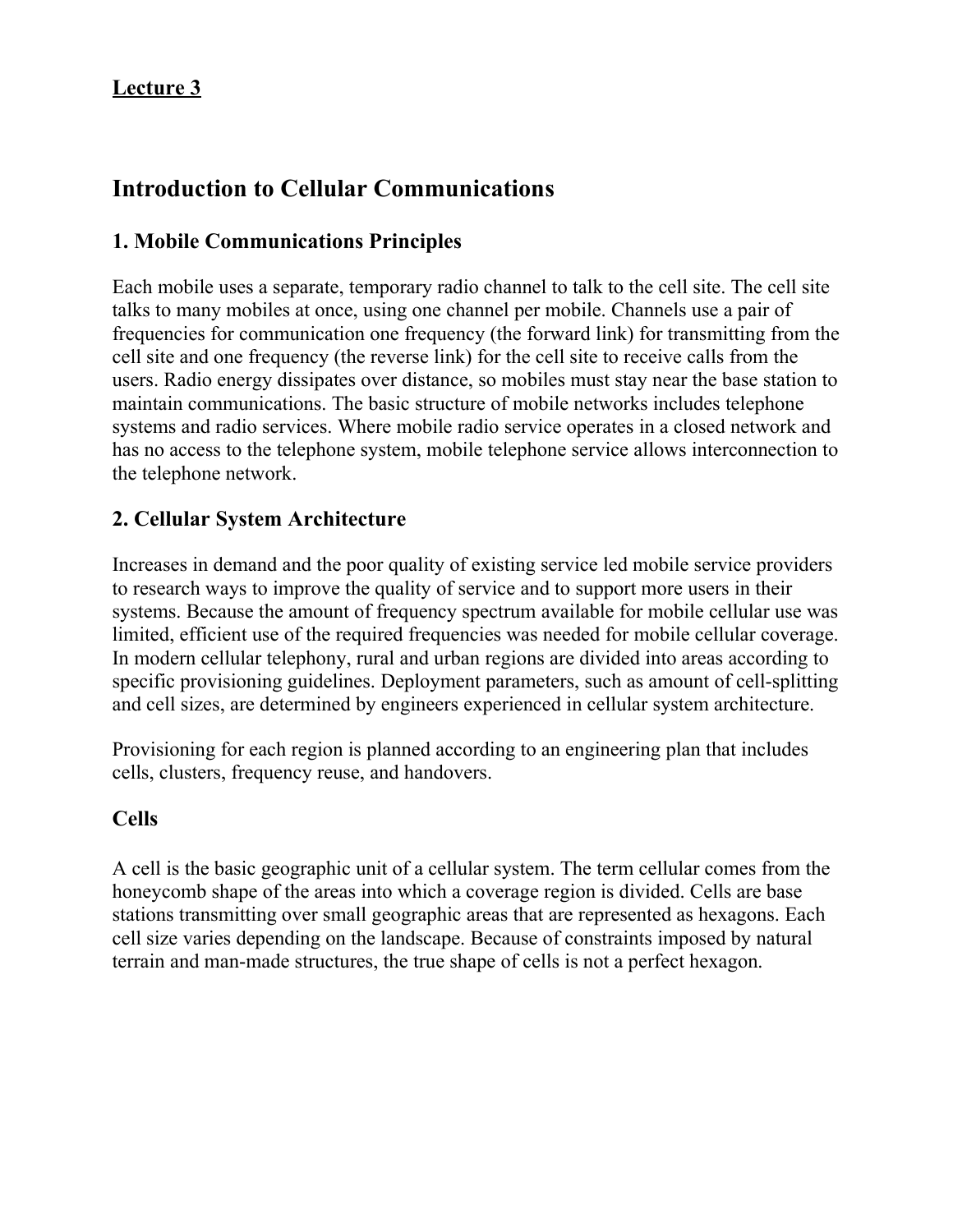# **Clusters**

A cluster is a group of cells. No channels are reused within a cluster. Figure 4 illustrates a seven-cell cluster.

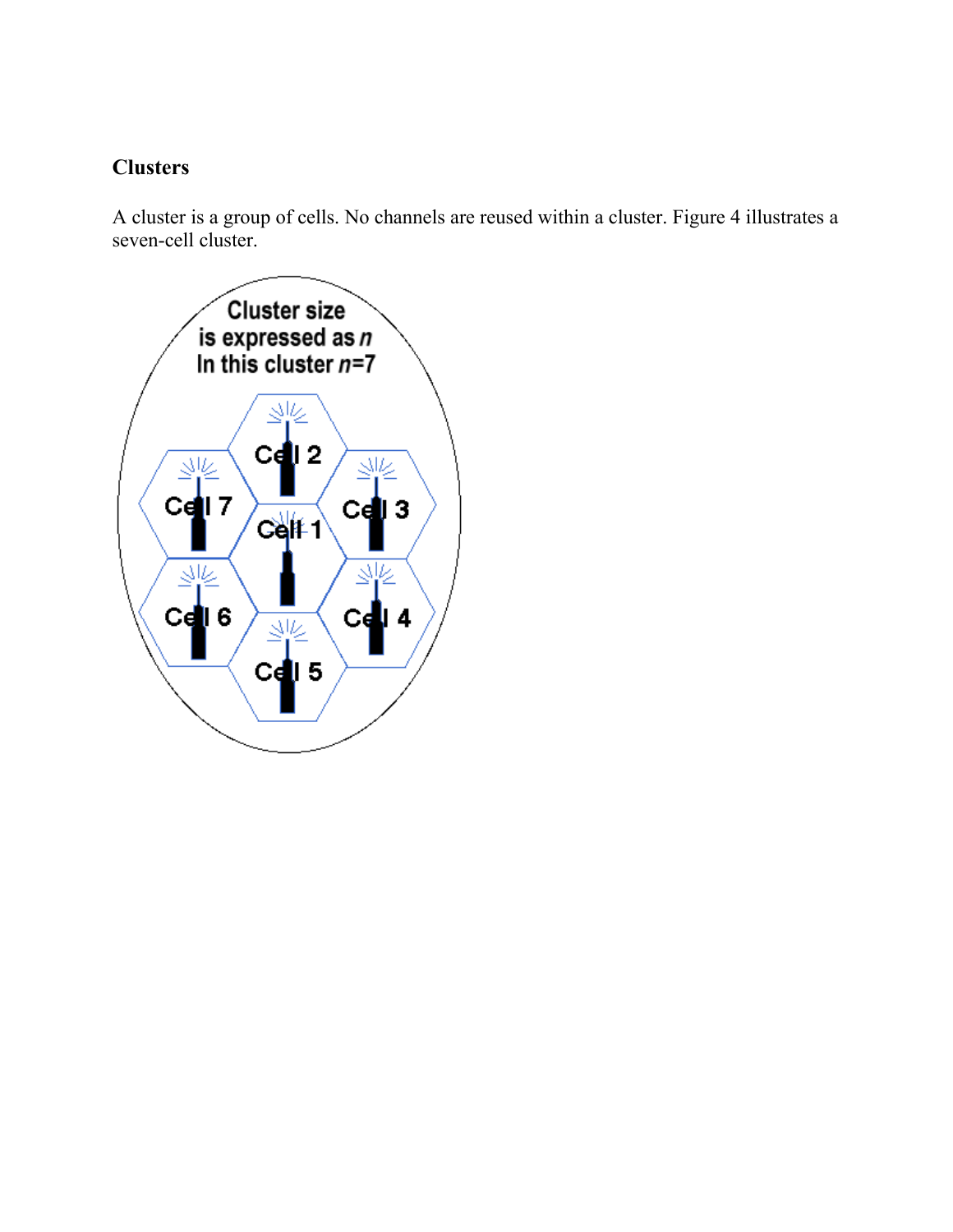### **3. Cellular System Components**

The cellular system offers mobile and portable telephone stations the same service provided fixed stations over conventional wired loops. It has the capacity to serve tens of thousands of subscribers in a major metropolitan area. The cellular communications system consists of the following four major components that work together to provide mobile service to subscribers.

- public switched telephone network (PSTN)
- mobile telephone switching office (MTSO)
- cell site with antenna system
- mobile subscriber unit (MSU)

# **PSTN**

The PSTN is made up of local networks, the exchange area networks, and the long-haul network that interconnect telephones and other communication devices on a worldwide basis.

# **Mobile Telephone Switching Office (MTSO)**

The MTSO is the central office for mobile switching. It houses the mobile switching center (MSC), field monitoring, and relay stations for switching calls from cell sites to wireline central offices (PSTN). In analog cellular networks, the MSC controls the system operation. The MSC controls calls, tracks billing information, and locates cellular subscribers.

### **The Cell Site**

The term cell site is used to refer to the physical location of radio equipment that provides coverage within a cell. A list of hardware located at a cell site includes power sources, interface equipment, radio frequency transmitters and receivers, and antenna systems.

### **Mobile Subscriber Units (MSUs)**

The mobile subscriber unit consists of a control unit and a transceiver that transmits and receives radio transmissions to and from a cell site. The following three types of MSUs are available:

- the mobile telephone (typical transmit power is 4.0 watts)
- the portable (typical transmit power is 0.6 watts)
- the transportable (typical transmit power is 1.6 watts)
- The mobile telephone is installed in the trunk of a car, and the handset is installed in a convenient location to the driver. Portable and transportable telephones are hand-held and can be used anywhere. The use of portable and transportable telephones is limited to the charge life of the internal battery.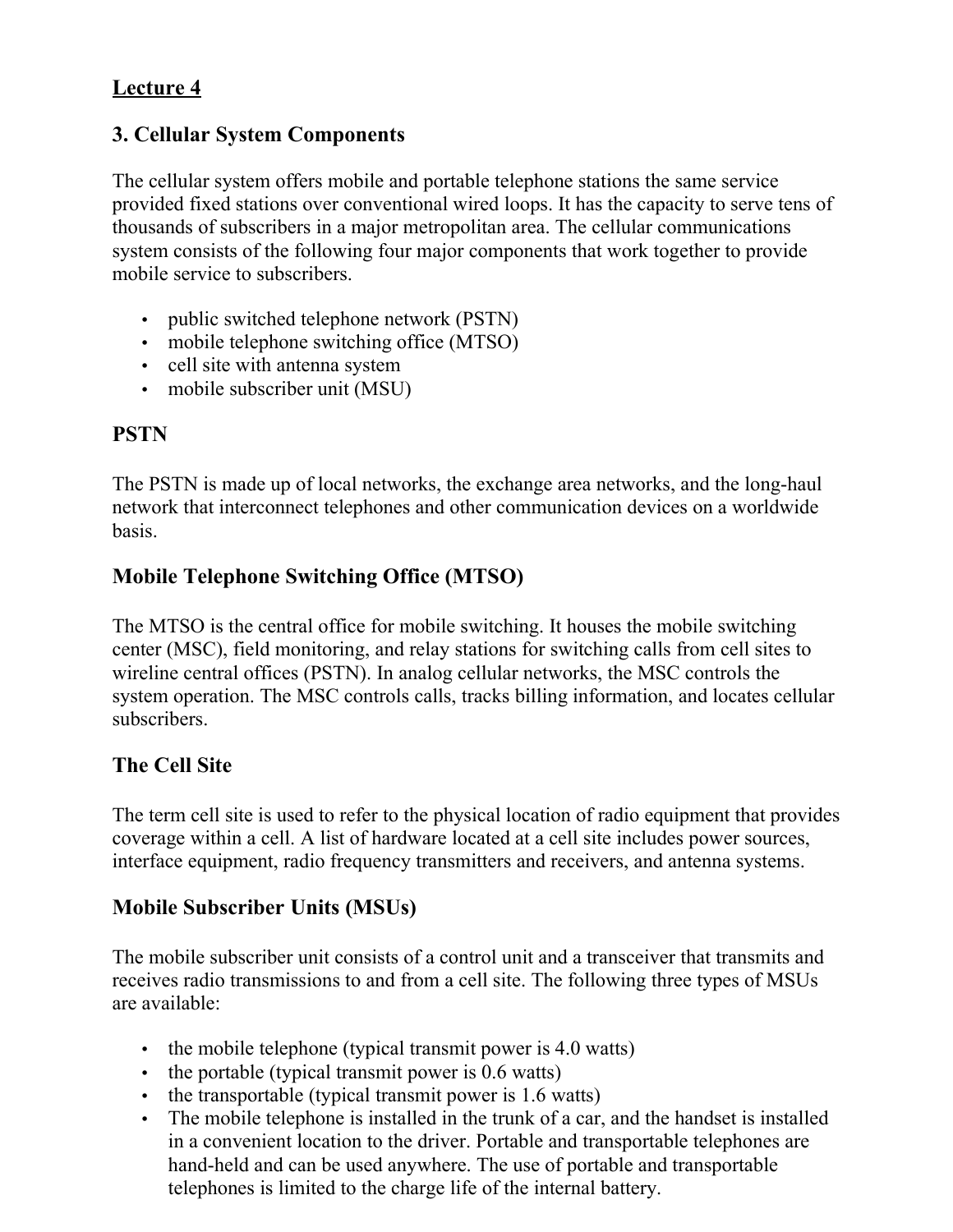# **GSM (Global System for Mobile communication):**

**GSM** (**Global System for Mobile Communications**, originally *Groupe Spécial Mobile*), is a standard set developed by the [European Telecommunications Standards](http://en.wikipedia.org/wiki/European_Telecommunications_Standards_Institute) [Institute](http://en.wikipedia.org/wiki/European_Telecommunications_Standards_Institute) (ETSI) to describe technologies for second generation [\(2G\)](http://en.wikipedia.org/wiki/2G) digital [cellular](http://en.wikipedia.org/wiki/Cellular_network) [networks.](http://en.wikipedia.org/wiki/Cellular_network) Developed as a replacement for first generation(1G) analog cellular networks, the GSM standard originally described a digital, circuit switched network optimized for [full duplex](http://en.wikipedia.org/wiki/Duplex_(telecommunications)#Full_duplex) voice [telephony.](http://en.wikipedia.org/wiki/Telephony) The standard was expanded over time to include first circuit switched data transport, then packet data transport via [GPRS](http://en.wikipedia.org/wiki/GPRS) (General Packet Radio services). Packet data transmission speeds were later increased via **EDGE**(Enhanced Data rates for GSM Evolution). The GSM standard is more improved after the development of third generation [\(3G\)](http://en.wikipedia.org/wiki/3G) [UMTS](http://en.wikipedia.org/wiki/UMTS) standard developed by the [3GPP.](http://en.wikipedia.org/wiki/3GPP) GSM networks will evolve further as they begin to incorporate fourth generation [\(4G\)](http://en.wikipedia.org/wiki/4G) [LTE Advanced](http://en.wikipedia.org/wiki/LTE_Advanced) standards. "GSM" is a [trademark](http://en.wikipedia.org/wiki/Trademark) owned by the [GSM Association.](http://en.wikipedia.org/wiki/GSM_Association)

The network is structured into a number of discrete sections:

- The [Base Station Subsystem](http://en.wikipedia.org/wiki/Base_Station_Subsystem) (the base stations and their controllers).
- the [Network and Switching Subsystem](http://en.wikipedia.org/wiki/Network_and_Switching_Subsystem) (the part of the network most similar to a fixed network). This is sometimes also just called the core network.
- The [GPRS Core Network](http://en.wikipedia.org/wiki/GPRS_Core_Network) (the optional part which allows packet based Internet connections).
- The [Operations support system](http://en.wikipedia.org/wiki/Operations_support_system) (OSS) for maintenance of the network.

Location Management: Cells in a network are grouped into Location Areas (LAs). Users can move within these LAs, updating their location with the network based upon some predefined standard. When a user receives a call, the network must page cells within the LA (also referred to as polling) to find that user as quickly as possible.

This creates the dynamics behind much of Location Management (LM), and many of the reports and theories discussed within this paper. The network can require more frequent Location Updates (LUs), in order to reduce polling costs, but only by incurring increased time and energy expenditures from all the updates. Conversely, the network could only require rare LUs, storing less information about users to reduce computational overhead, but at a higher polling cost. Additionally, LAs themselves can be optimized in order to create regions that require less handoff and quicker locating of users. The goal of LM is to find a proper balance between all of these important considerations.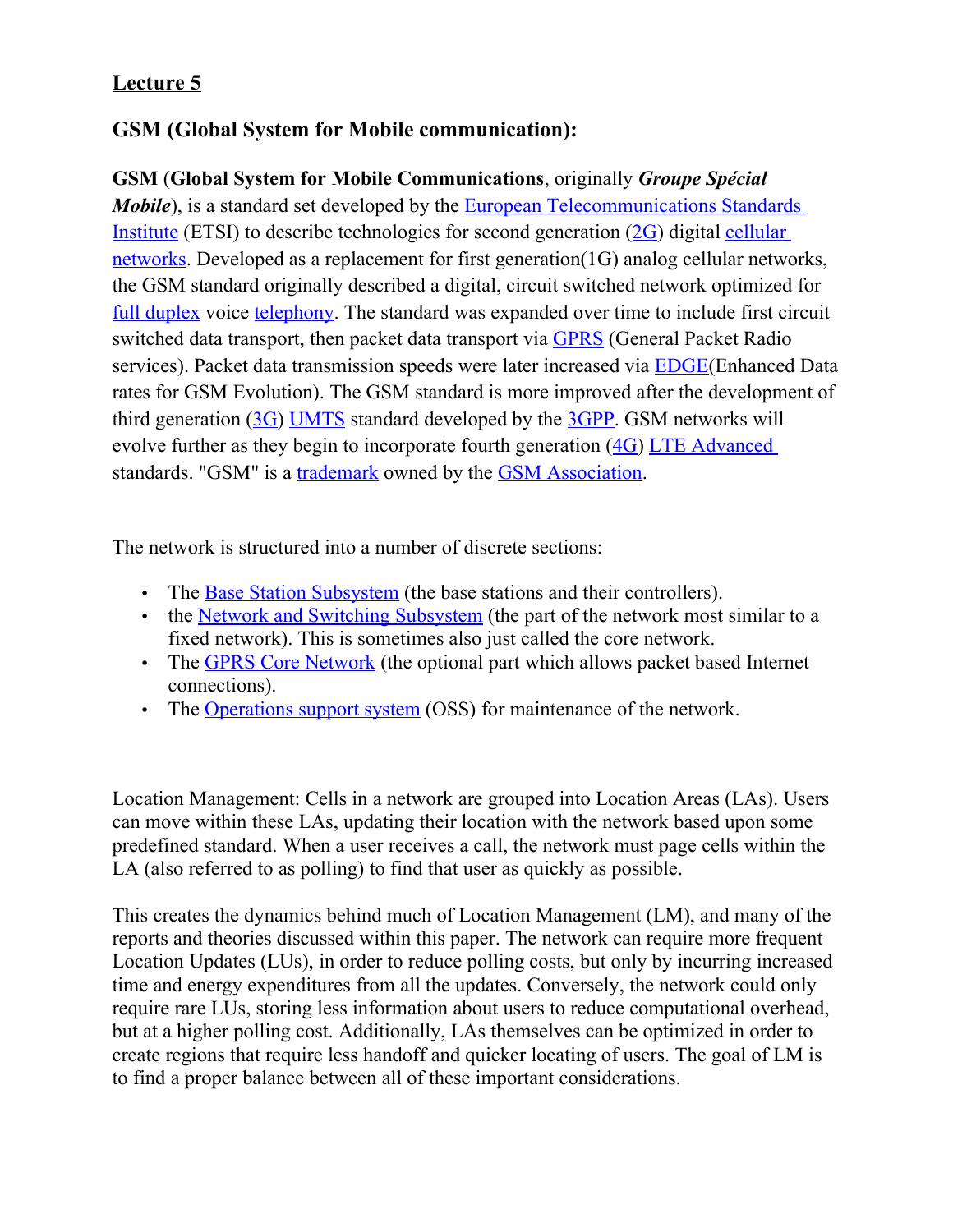# **CONVENTIONAL HLR/VLR SCHEME:**

The major steps of the IS-41 location registration scheme are as follows Fig .

**Step 1:** The mobile terminal moves into a new LA and sends a location update message to the nearby base station.

**Step 2:** The base station forwards this message to the new serving MSC.

**Step 3:** The new MSC updates its associated VLR, indicating that the mobile terminal is now residing in its services area and sends a location registration message to the HLR.

**Step 4:** The HLR sends a registration acknowledgment message to the new MSC/VLR together with a copy of the subscriber's user profile.

**Step 5:** The HLR sends a registration cancellation message to the old MSC/VLR.

**Step 6:** The old MSC removes the record for the mobile terminal at its associated VLR and sends a cancellation acknowledgment message to the HLR.

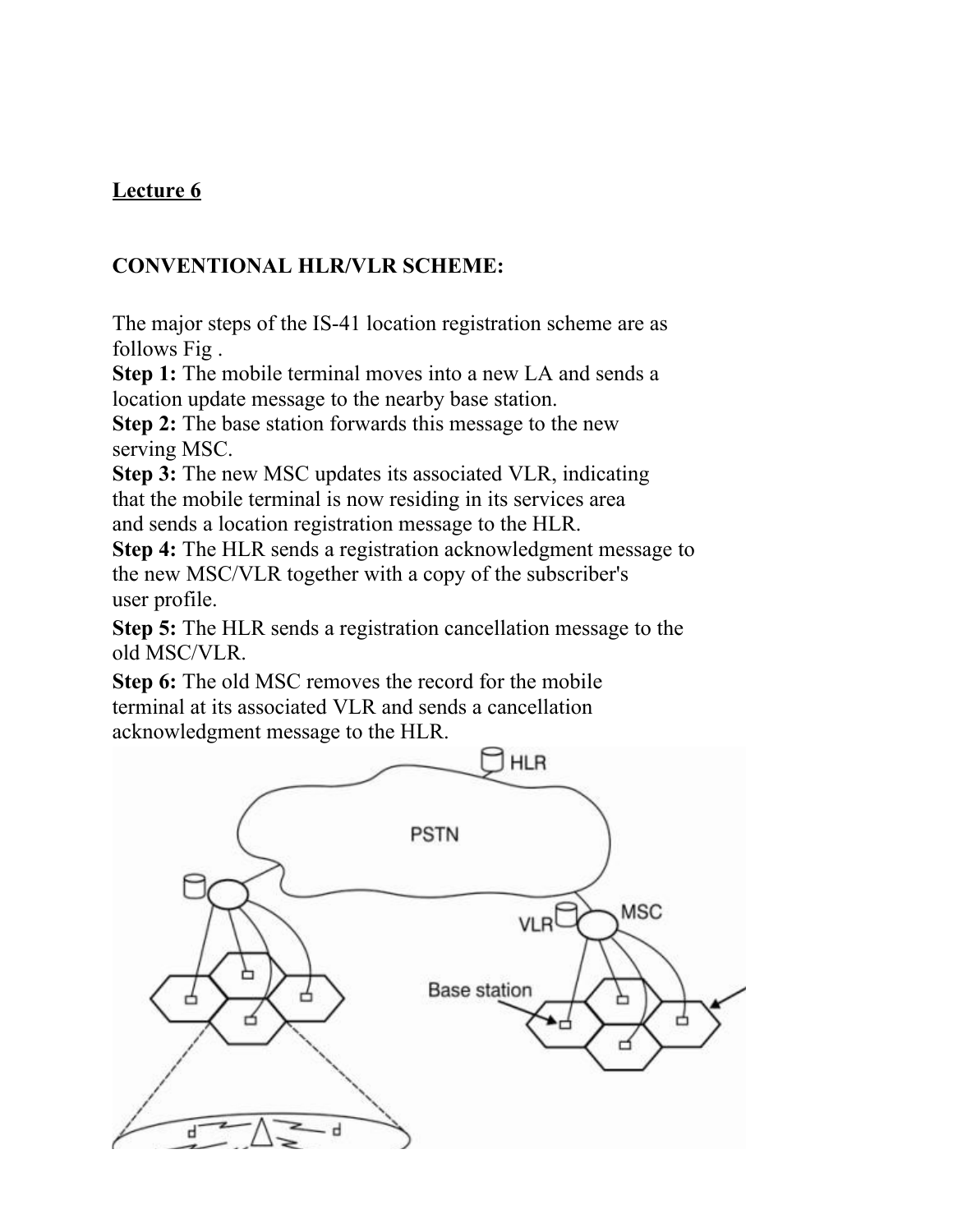**MODIFIED HLR/VLR SCHEME:** In conventional approach when a MT moves from one LA to another LA, which are served by different VLRs, for registration of MT at new VLR a signal message is transferred to HLR from it, which sends a signal message to old VLR to deregister the MT and upon getting an acknowledgement of deregistration from old VLR, HLR acknowledges to new VLR for registration. This deregistration method is referred to as *explicit deregistration*

In modified HLR-VLR scheme we try to ignore explicit deregistration message to old VLR and its acknowledgement to HLR. So when new VLR finds a new mobile unit it simply send a message to HLR which acknowledges the new VLR to register it

### **Handsoff: Handoff**

The final obstacle in the development of the cellular network involved the problem created when a mobile subscriber traveled from one cell to another during a call. As adjacent areas do not use the same radio channels, a call must either be dropped or transferred from one radio channel to another when a user crosses the line between adjacent cells. Because dropping the call is unacceptable, the process of handoff was created. Handoff occurs when the mobile telephone network automatically transfers a call from radio channel to radio channel as mobile crosses adjacent cells.



During a call, two parties are on one voice channel. When the mobile unit moves out of the coverage area of a given cell site, the reception becomes weak. At this point, the cell site in use requests a handoff. The system switches the call to a stronger-frequency channel in a new site without interrupting the call or alerting the user. The call continues as long as the user is talking, and the user does not notice the handoff at all.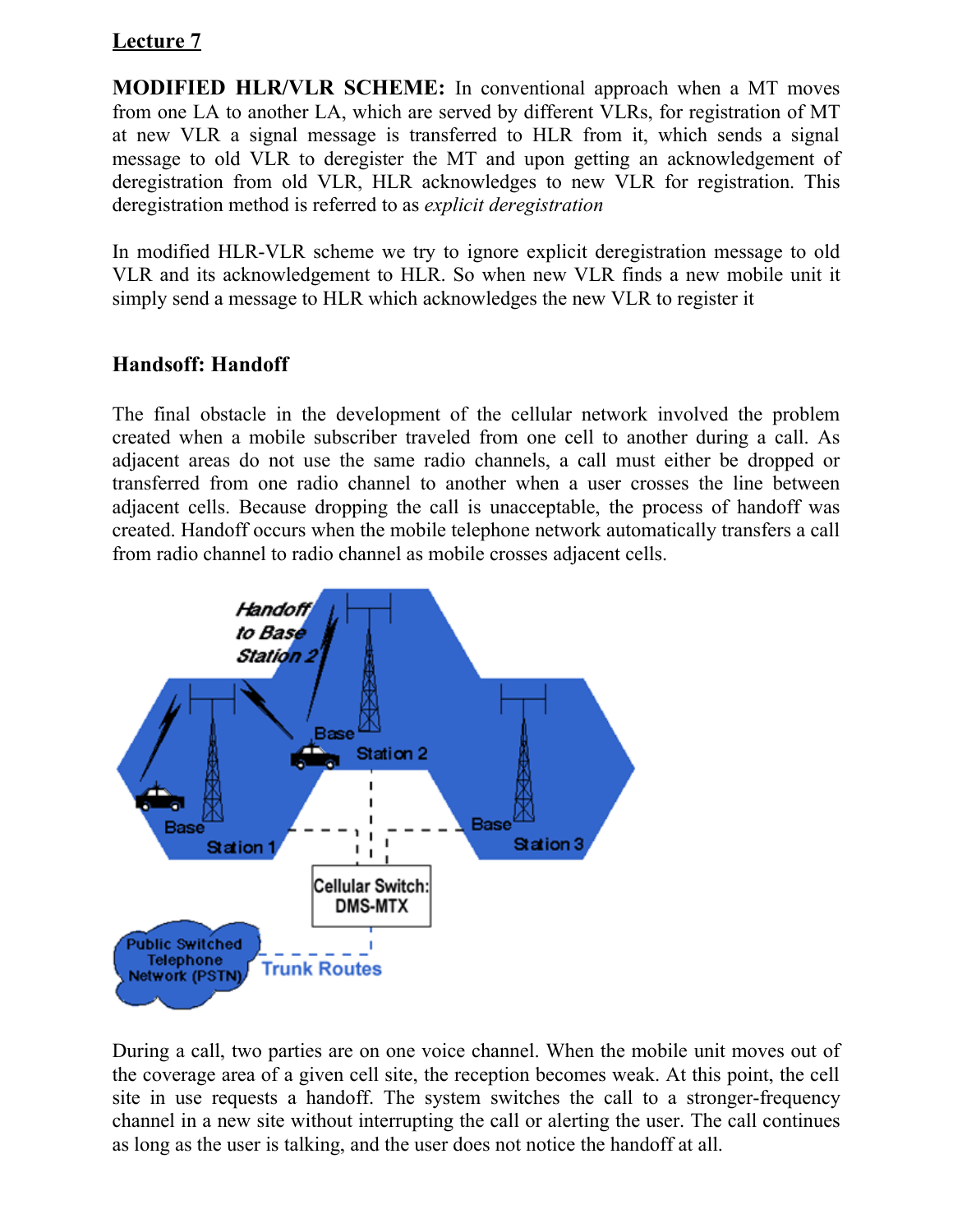### **Lecture 8 & 9**

#### **Channel allocation in cellular system**

In [radio resource management](http://en.wikipedia.org/wiki/Radio_resource_management) for wireless and cellular network, channel allocation schemes are required to allocate [bandwidth](http://en.wikipedia.org/wiki/Bandwidth_(signal_processing)) and [communication channels](http://en.wikipedia.org/wiki/Communication_channel) to base stations, access points and terminal equipment. The objective is to achieve maximum [system](http://en.wikipedia.org/wiki/System_spectral_efficiency) [spectral efficiency](http://en.wikipedia.org/wiki/System_spectral_efficiency) in bit/s/Hz/site by means of <u>frequency reuse</u>, but still assure a certain [grade of service](http://en.wikipedia.org/wiki/Grade_of_service) by avoiding [co-channel interference](http://en.wikipedia.org/wiki/Co-channel_interference) and [adjacent channel interference](http://en.wikipedia.org/wiki/Adjacent_channel_interference) among nearby cells or networks that share the bandwidth. There are two types of strategies that are followed:-

- 1. Fixed: FCA, fixed channel allocation: Manually assigned by the network operator
- 2. Dynamic:
	- 1. DCA, dynamic channel allocation,
	- 2. DFS, dynamic frequency selection
	- 3. Spread spectrum

**Fixed channel allocation:** In Fixed Channel Allocation or Fixed Channel Assignment (FCA) [each cell](http://en.wikipedia.org/wiki/Cellular_network) is given a predetermined set of frequency channels. FCA requires manual frequency planning, which is an arduous task in [TDMA](http://en.wikipedia.org/wiki/Time_division_multiple_access) and [FDMA](http://en.wikipedia.org/wiki/FDMA) based systems, since such systems are highly sensitive to co-channel interference from nearby cells that are reusing the same channel. Another drawback with [TDMA](http://en.wikipedia.org/wiki/Time_division_multiple_access) and [FDMA](http://en.wikipedia.org/wiki/FDMA) systems with FCA is that the number of channels in the cell remains constant irrespective of the number of customers in that cell. This result in traffic congestion and some calls being lost when traffic gets heavy in some cells, and idle capacity in other cells.

**Dynamic Channel Allocation:** A more efficient way of channel allocation would be Dynamic Channel Allocation or Dynamic Channel Assignment(DCA) in which voice channel are not allocated to cell permanently, instead for every call request base station request channel from MSC. The channel is allocated following an algorithm which accounts likelihood of future blocking within the cell. It requires the MSC to collect real time data on channel occupancy, traffic distribution and [Radio Signal Strength](http://en.wikipedia.org/w/index.php?title=Signal_Strength&action=edit&redlink=1) Indications (RSSI). DCA schemes are suggested for [TDMA/](http://en.wikipedia.org/wiki/Time_division_multiple_access)[FDMA](http://en.wikipedia.org/wiki/FDMA) based cellular systems such as **GSM**, but are currently not used in any products.<sup>[[citation needed](http://en.wikipedia.org/wiki/Wikipedia:Citation_needed)]</sup> **[OFDMA](http://en.wikipedia.org/wiki/OFDMA)** systems, such as the downlink of [4G](http://en.wikipedia.org/wiki/4G) cellular systems, can be considered as carrying out DCA for each individual sub-carrier as well as each timeslot.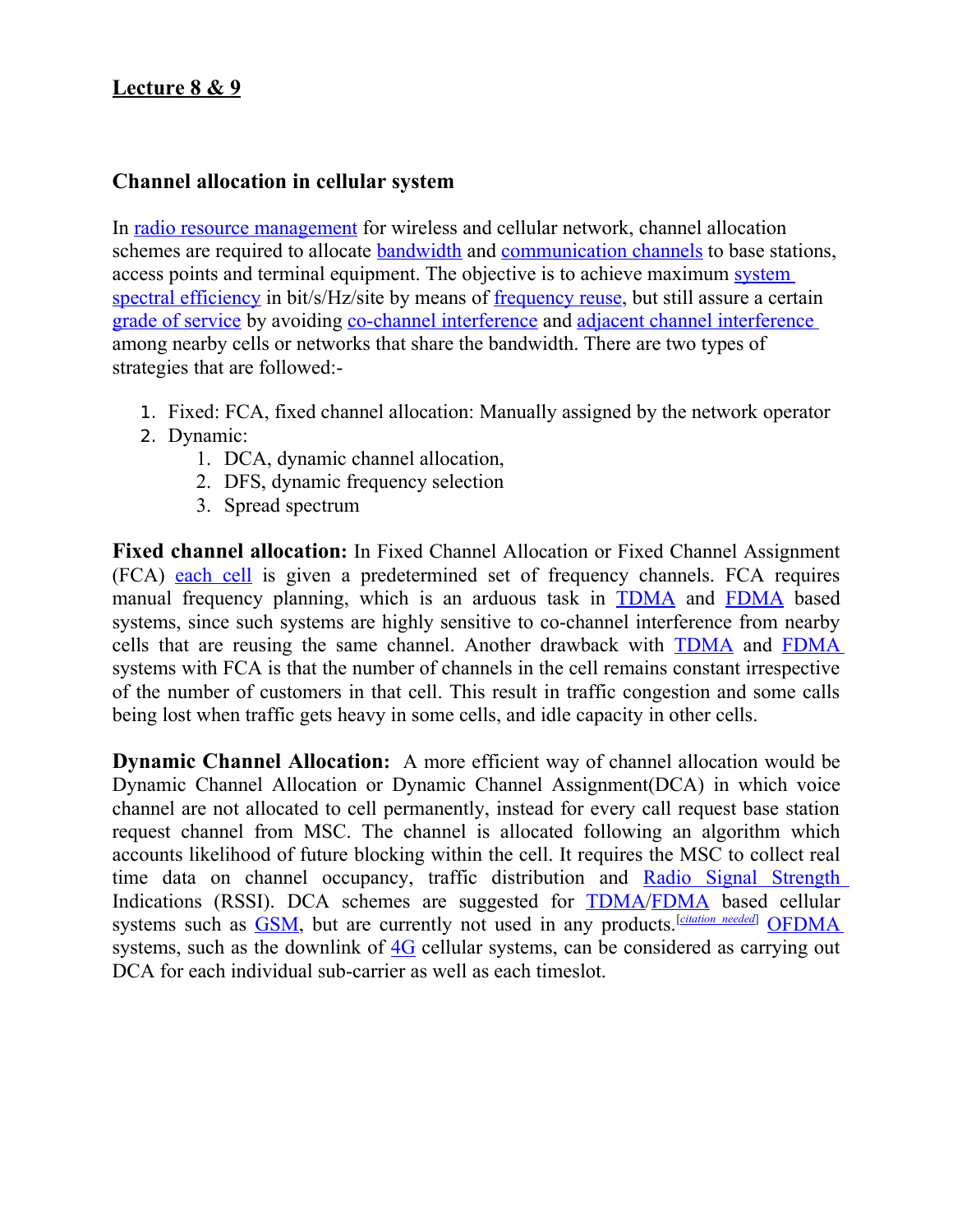#### **CDMA Overview**

For radio systems there are two resources, frequency and time. Division by frequency, so that each pair of communicators is allocated part of the spectrum for all of the time, results in Frequency Division Multiple Access (FDMA). Division by time, so that each pair of communicators is allocated all (or at least a large part) of the spectrum for part of the time results in Time Division Multiple Access (TDMA). In Code Division Multiple Access (CDMA), every communicator will be allocated the entire spectrum all of the time. CDMA uses codes to identify connections.



CDMA uses unique spreading codes to spread the baseband data before transmission. The signal is transmitted in a channel, which is below noise level. The receiver then uses a correlator to despread the wanted signal, which is passed through a narrow bandpass filter. Unwanted signals will not be despread and will not pass through the filter. Codes take the form of a carefully designed one/zero sequence produced at a much higher rate than that of the baseband data. The rate of a spreading code is referred to as chip rate rather than bit rate.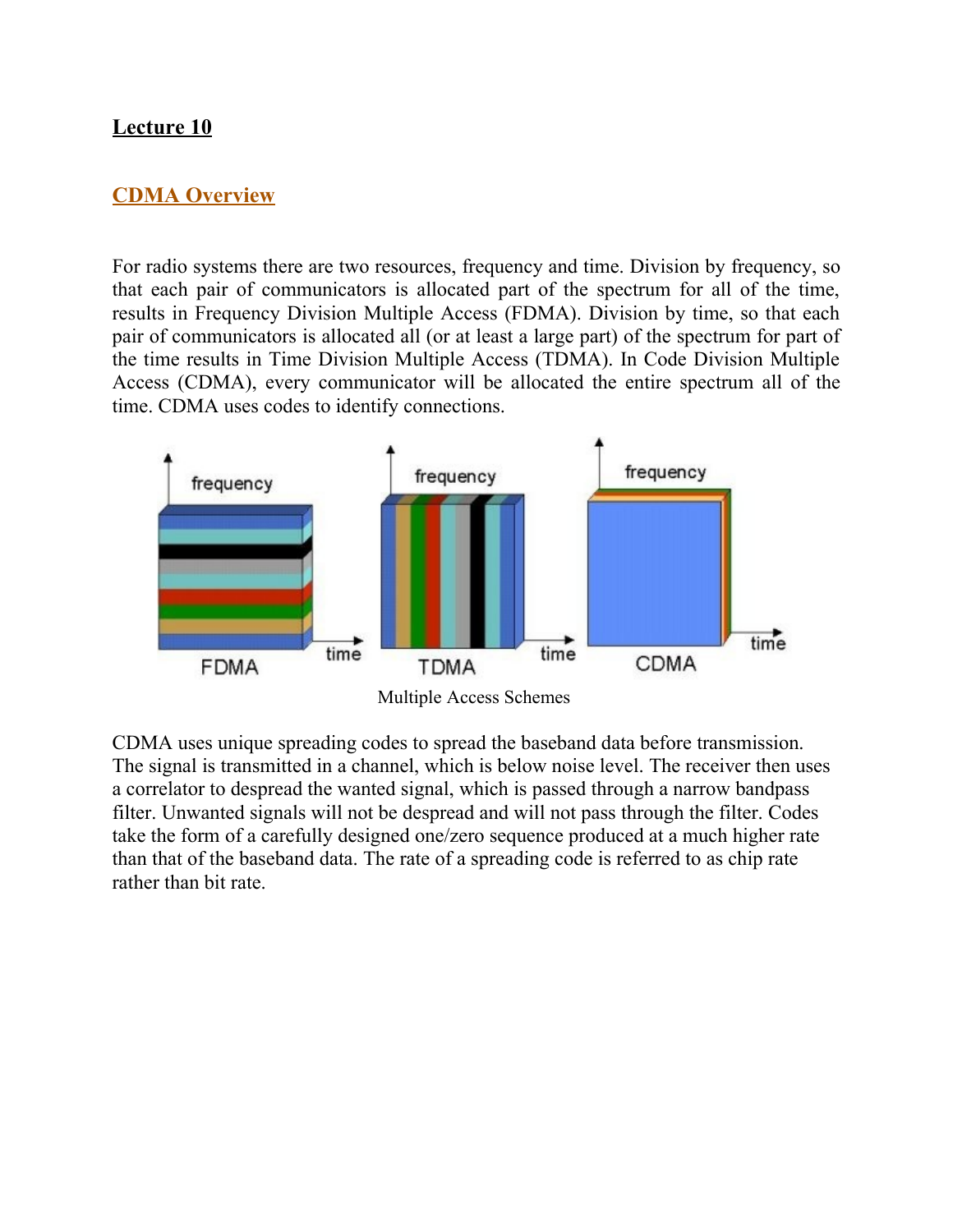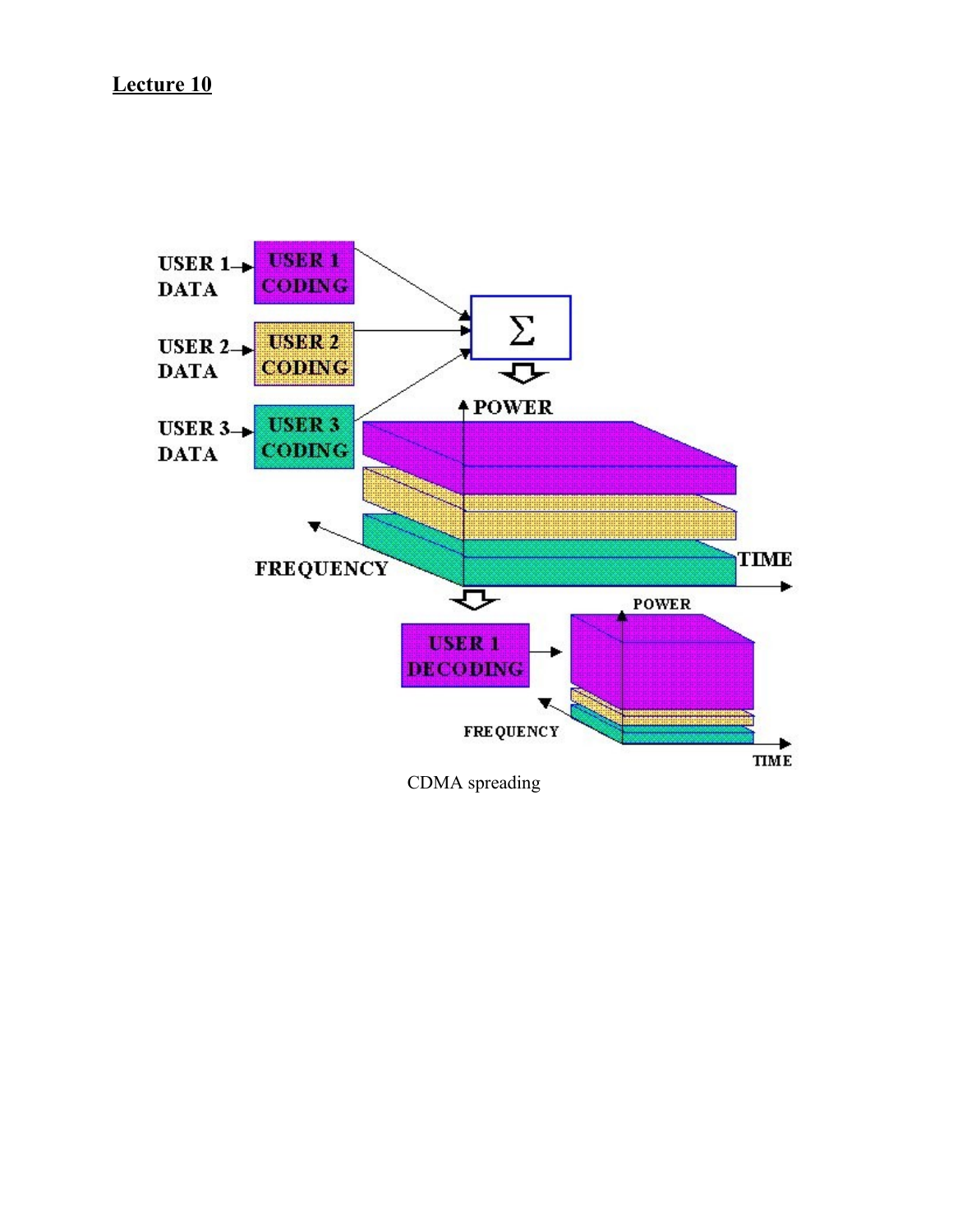**GPRS:** Short for *General Packet Radio Service*, a [standard](http://www.webopedia.com/TERM/S/standard.htm) for wireless communications which runs at speeds up to 115 [kilobits](http://www.webopedia.com/TERM/K/kilobit.htm) per second, compared with current GSM (Global System for Mobile Communications) systems' 9.6 kilobits.

GPRS, which supports a wide range of **bandwidths**, is an efficient use of limited bandwidth and is particularly suited for sending and receiving small bursts of [data,](http://www.webopedia.com/TERM/D/data.htm) such as e-mail and Web browsing, as well as large volumes of data.

In theory, GPRS packet-based services cost users less than circuit-switched services since communication channels are being used on a shared-use, as-packets-are-needed basis rather than dedicated to only one user at a time. It is also easier to make applications available to mobile users because the faster data rate means that [middleware](http://searchsoa.techtarget.com/definition/middleware) currently needed to adapt applications to the slower speed of wireless systems are no longer be needed. As GPRS has become more widely available, along with other 2.5G and [3G](http://searchtelecom.techtarget.com/definition/3G) services, mobile users of virtual private networks [\(VPNs\)](http://searchenterprisewan.techtarget.com/definition/virtual-private-network) have been able to access the private network continuously over wireless rather than through a rooted dial-up connection.

GPRS also complements [Bluetooth,](http://searchmobilecomputing.techtarget.com/definition/Bluetooth) a standard for replacing wired connections between devices with wireless radio connections. In addition to the Internet Protocol (IP), GPRS supports  $X<sub>0</sub> = 25$ , a packet-based protocol that is used mainly in Europe. GPRS is an evolutionary step toward Enhanced Data GSM Environment [\(EDGE\)](http://searchmobilecomputing.techtarget.com/definition/EDGE) and Universal Mobile Telephone Service [\(UMTS\)](http://searchmobilecomputing.techtarget.com/definition/UMTS).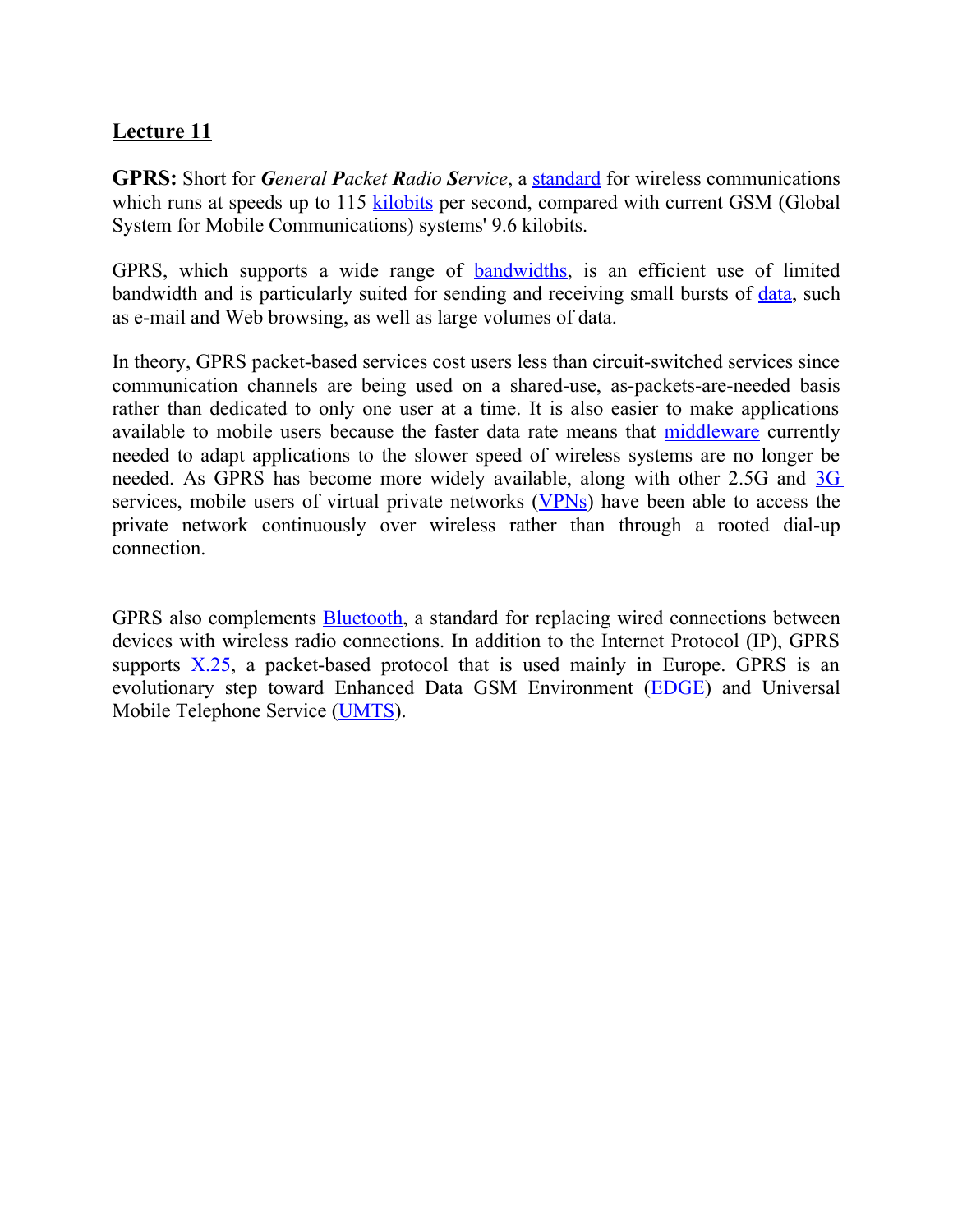**Wireless Networking:** Wireless networks utilize radio waves and/or microwaves to maintain communication channels between computers. Wireless networking is a more modern alternative to wired networking that relies on copper and/or fiber optic cabling between network devices.

A wireless network offers advantages and disadvantages compared to a wired network. Advantages of wireless include mobility and elimination of unsightly cables. Disadvantages of wireless include the potential for radio interference due to weather, other wireless devices, or obstructions like walls.

Wireless is rapidly gaining in popularity for both home and business networking. Wireless technology continues to improve, and the cost of wireless products continues to decrease. Popular wireless local area networking (WLAN) products conform to the 802.11 "Wi-Fi" standards. The gear a person needs to build wireless networks includes network adapters (NICs), access points (APs), and [routers.](http://compnetworking.about.com/library/glossary/bldef-router.htm)

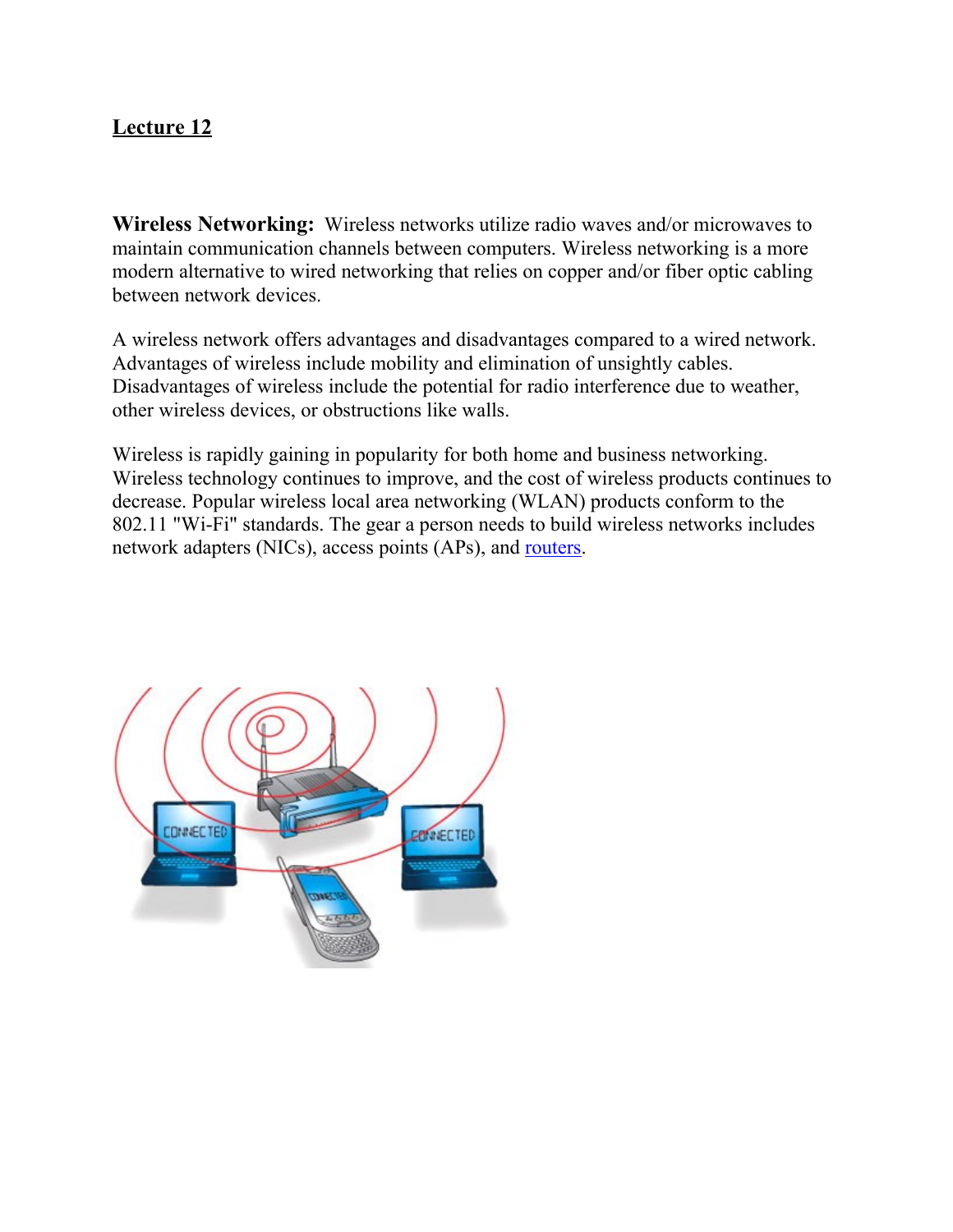**Wireless LAN:** A wireless LAN (or WLAN, for wireless local area network, sometimes referred to as LAWN, for local area wireless network) is one in which a mobile user can connect to a local area network [\(LAN\)](http://searchnetworking.techtarget.com/definition/local-area-network-LAN) through a [wireless](http://searchmobilecomputing.techtarget.com/definition/wireless) (radio) connection. The **IEEE** [802.11](http://searchmobilecomputing.techtarget.com/definition/80211) group of standards specify the technologies for wireless LANs. 802.11 standards use the [Ethernet](http://searchnetworking.techtarget.com/definition/Ethernet)

[protocol](http://searchnetworking.techtarget.com/definition/protocol) and [CSMA/CA](http://searchnetworking.techtarget.com/definition/CSMA-CA) (carrier sense multiple access with collision avoidance) for path sharing and include an encryption method, the [Wired Equivalent Privacy](http://searchsecurity.techtarget.com/sDefinition/0,,sid14_gci549087,00.html) [algorithm.](http://whatis.techtarget.com/definition/0,,sid9_gci211545,00.html)

High-bandwidth allocation for wireless will make possible a relatively low-cost wiring of classrooms in the United States. A similar frequency allocation has been made in Europe. Hospitals and businesses are also expected to install wireless LAN systems where existing LANs are not already in place.

Using technology from the Symbionics Networks, Ltd., a wireless LAN adapter can be made to fit on a Personal Computer Memory Card Industry Association [\(PCMCIA\)](http://searchwinit.techtarget.com/definition/Personal-Computer-Memory-Card-International-Association) card for a [laptop](http://searchmobilecomputing.techtarget.com/definition/laptop-computer) or [notebook computer.](http://searchmobilecomputing.techtarget.com/definition/notebook-computer)

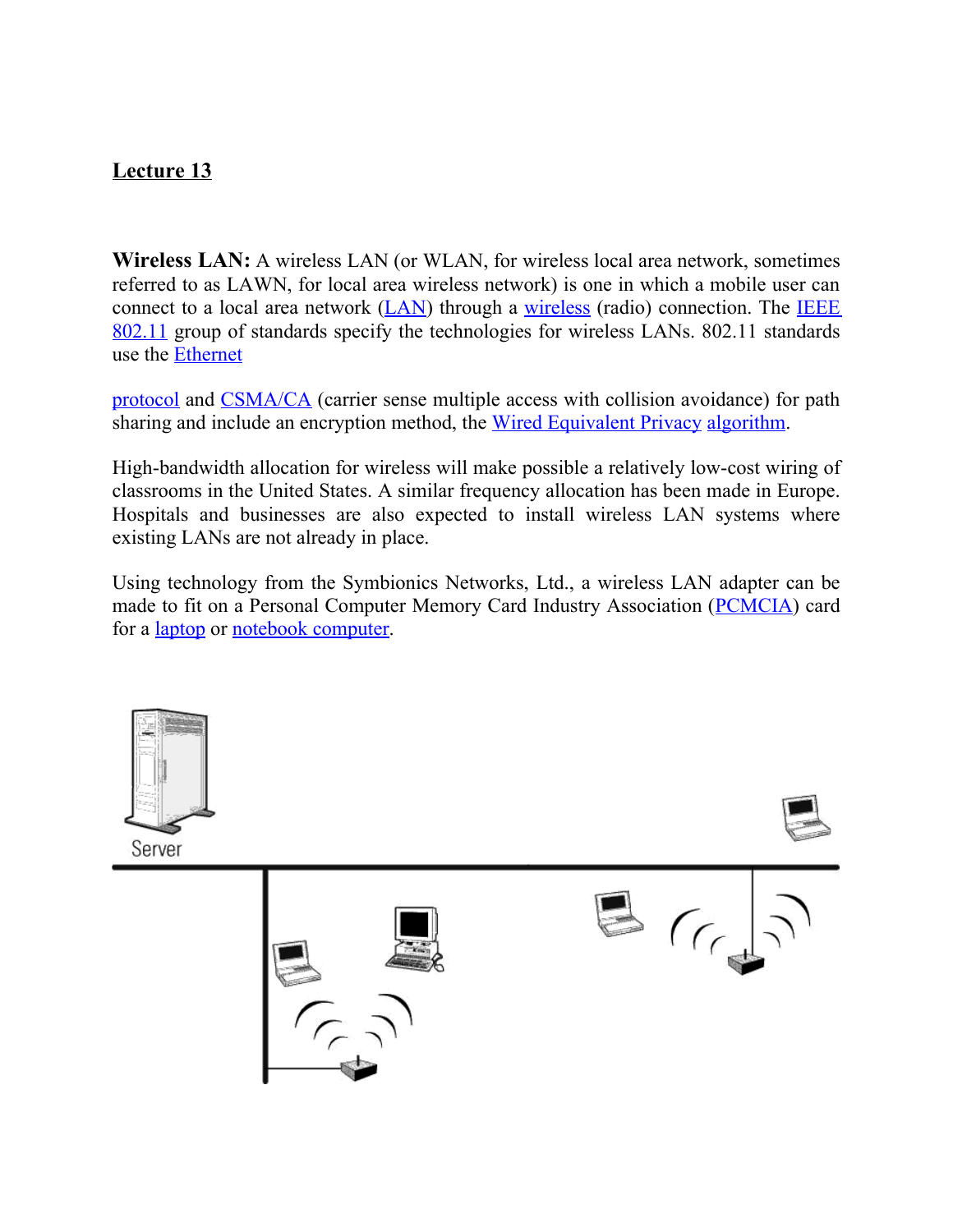**Bluetooth:** *Bluetooth* is a specification for the use of low-power radio communications to wirelessly link phones, computers and other network devices over short distances. The name Bluetooth is borrowed from Harald Bluetooth, a king in Denmark more than 1,000 years ago.

Bluetooth technology was designed primarily to support simple wireless networking of personal consumer devices and peripherals, including cell phones, PDAs, and wireless headsets. Wireless signals transmitted with Bluetooth cover short distances, typically up to 30 feet (10 meters). Bluetooth devices generally communicate at less than 1 [Mbps.](http://compnetworking.about.com/library/glossary/bldef-kbps.htm)

Bluetooth Wireless Technology: Both of the terms 'scatternet' and 'piconet' are typically applied to [Bluetooth](http://en.wikipedia.org/wiki/Bluetooth) wireless technology.

**Piconet:** A *piconet* is the type of connection that is formed between two or more Bluetooth-enabled devices such as modern cell phones or PDAs. Bluetooth enabled devices are "peer units" in that they are able to act as either master or slave. However, when a piconet is formed between two or more devices, one device takes the role of 'master', and all other devices assume a 'slave' role for synchronization reasons. Piconets have a 3-bit address space, which limits the maximum size of a piconet to 8 devices  $(2^3 =$ 8), i.e. 1 master and 7 slaves.

**Scatternet:** A *scatternet* is a number of interconnected piconets that supports communication between more than 8 devices. Scatternets can be formed when a member of one piconet (either the master or one of the slaves) elects to participate as a slave in a second, separate piconet. The device participating in both piconets can relay data between members of both ad-hoc networks. However, the basic bluetooth protocol does not support this relaying - the host software of each device would need to manage it. Using this approach, it is possible to join together numerous piconets into a large scatternet, and to expand the physical size of the network beyond Bluetooth's limited range.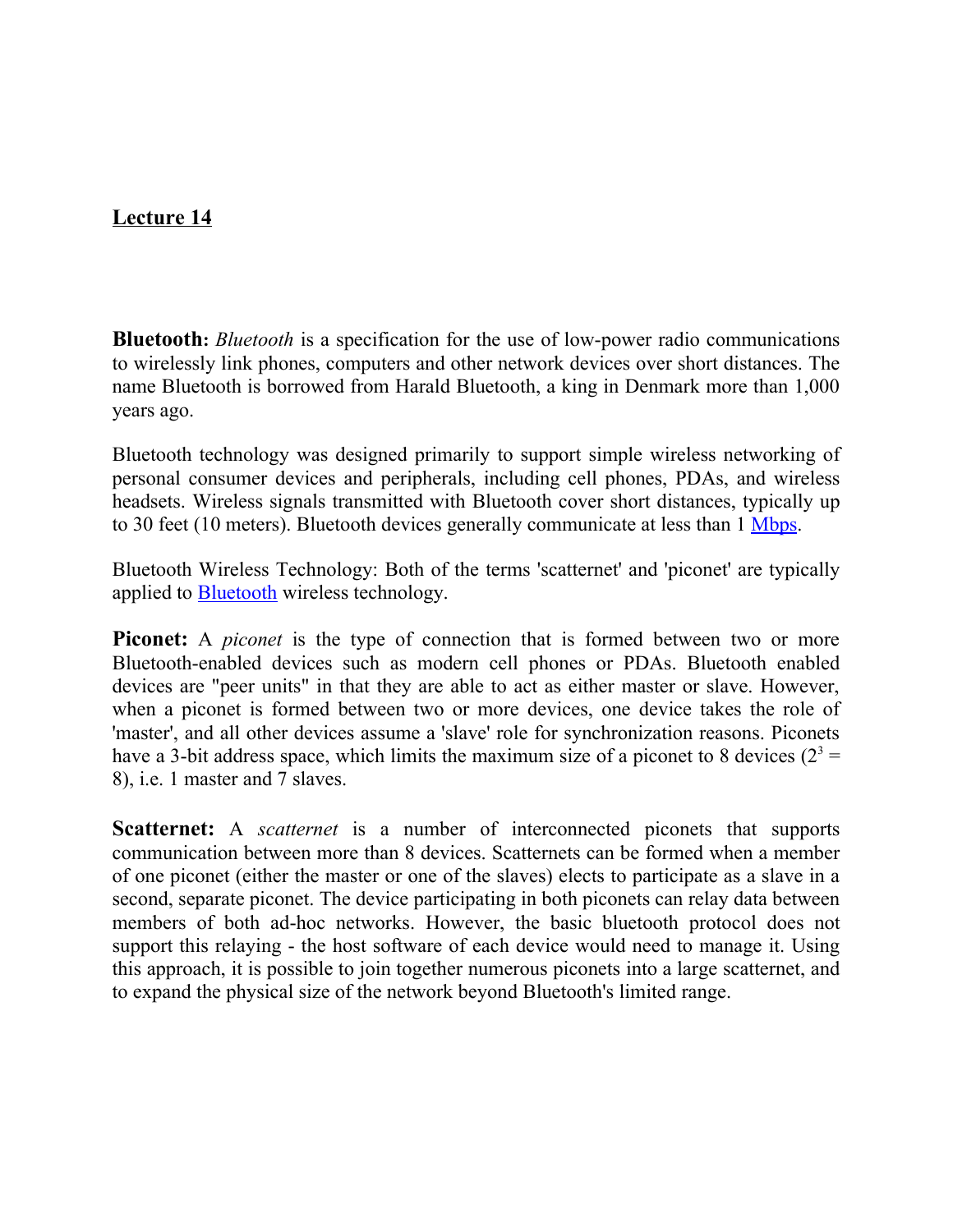# **Lecture 15,16**

#### **TCP overview**

- Reliable point-to-point transport protocol
- Connection‐oriented
- In-order data delivery
- Congestion& flow control
- Full duplex
- Accounts for roughly 90% of the Worldwide Internet traffic (4 PB/s)

### **TCP Congestion Control**

- Slow start
- Congestion avoidance
- Fast retransmit/recovery

#### **Mistaking wireless loss for congestion**

- In wired most often true
- In wireless error induced packet loss is not rare
- Lost packets attributed to network congestion

#### **Schemes for Enhancing TCP over Wireless**

- Link layer
- End‐to‐end
- Split-connection

#### **Link Layer Schemes**

- Hide link losses from the TCP sender
- Local retransmissions
- Error correction (e.g., FEC)
- Link rate adaptation
- Might not fully protect the TCP sender from losses

#### **End‐to‐end Schemes**

- Selective ACKs
- Explicit Loss Notification (non-congestion loss)
- Require changes in the TCP/IP stack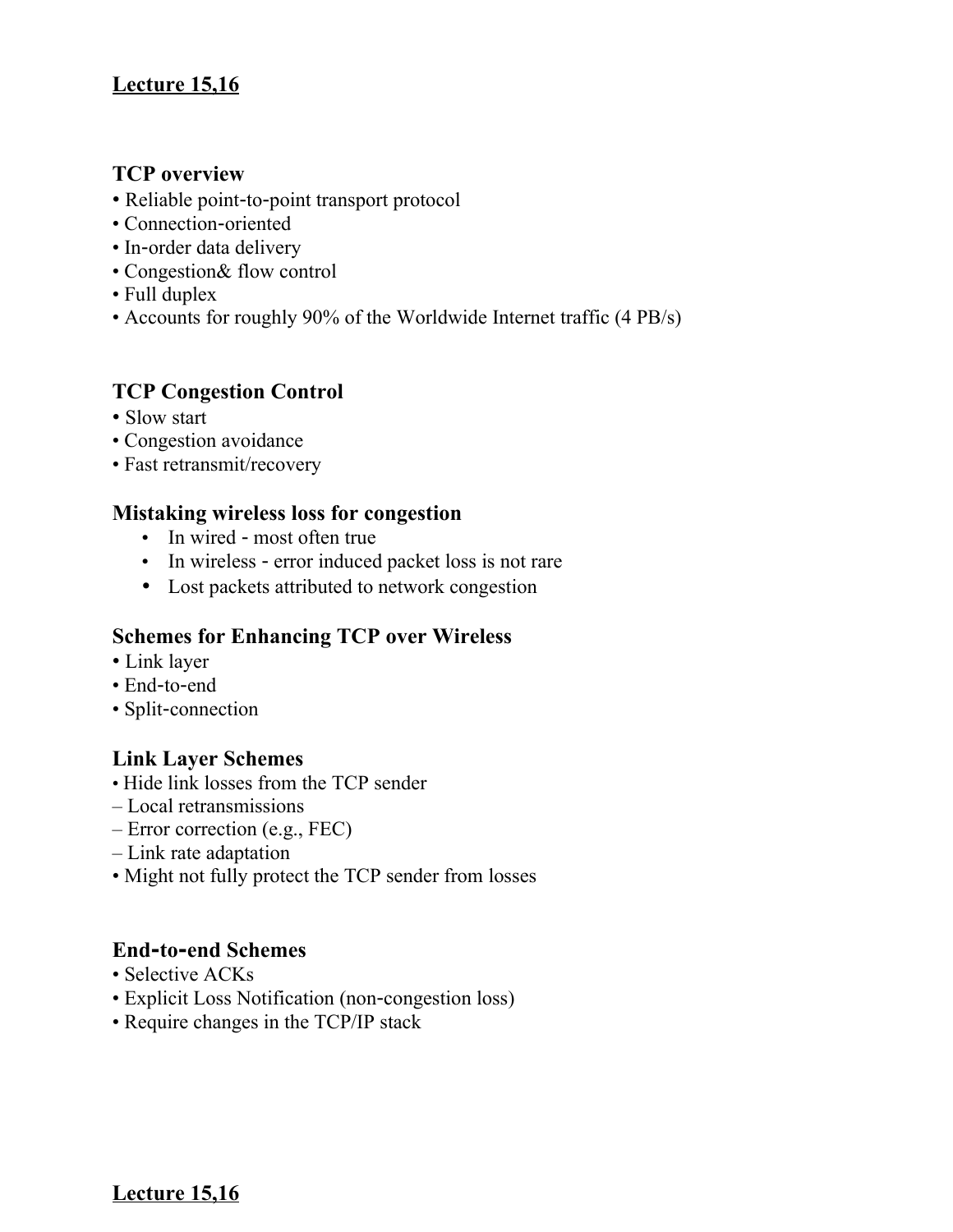### **Split‐connection Schemes**

- Reliable TCP connection "traditional" TCP
- Lossy TCP connection NACKs & SACKs
- Isolates TCP sender from wireless losses
- Changes in TCP/IP stack, more overhead, slow handoff

### **TCP over hybrid wireless/wired**

### *Issues:*

- TCP flow fairness issues (starvation of the lossy TCP flows)
- TCP segment reordering over different paths

### *Possible schemes***:**

- Link layer
- Rate adaptation: keep contention level in the wireless part as low as possible
- Local retransmissions on wireless links
- End-to-end
- Manage CWND limit for highest TCP throughput

### **TCP over fully wireless network**

- Network utilization
- Use multiple (wireless) paths
- Out of order delivery
- Use reassemble/reorder queues
- TCP flow fairness issues
- Which node relays TCP connection?
- Which TCP flow takes priority?
- "Reliable" TCP over inherently unreliable network
- Lossy links + potential mobility (MANET, VANET)